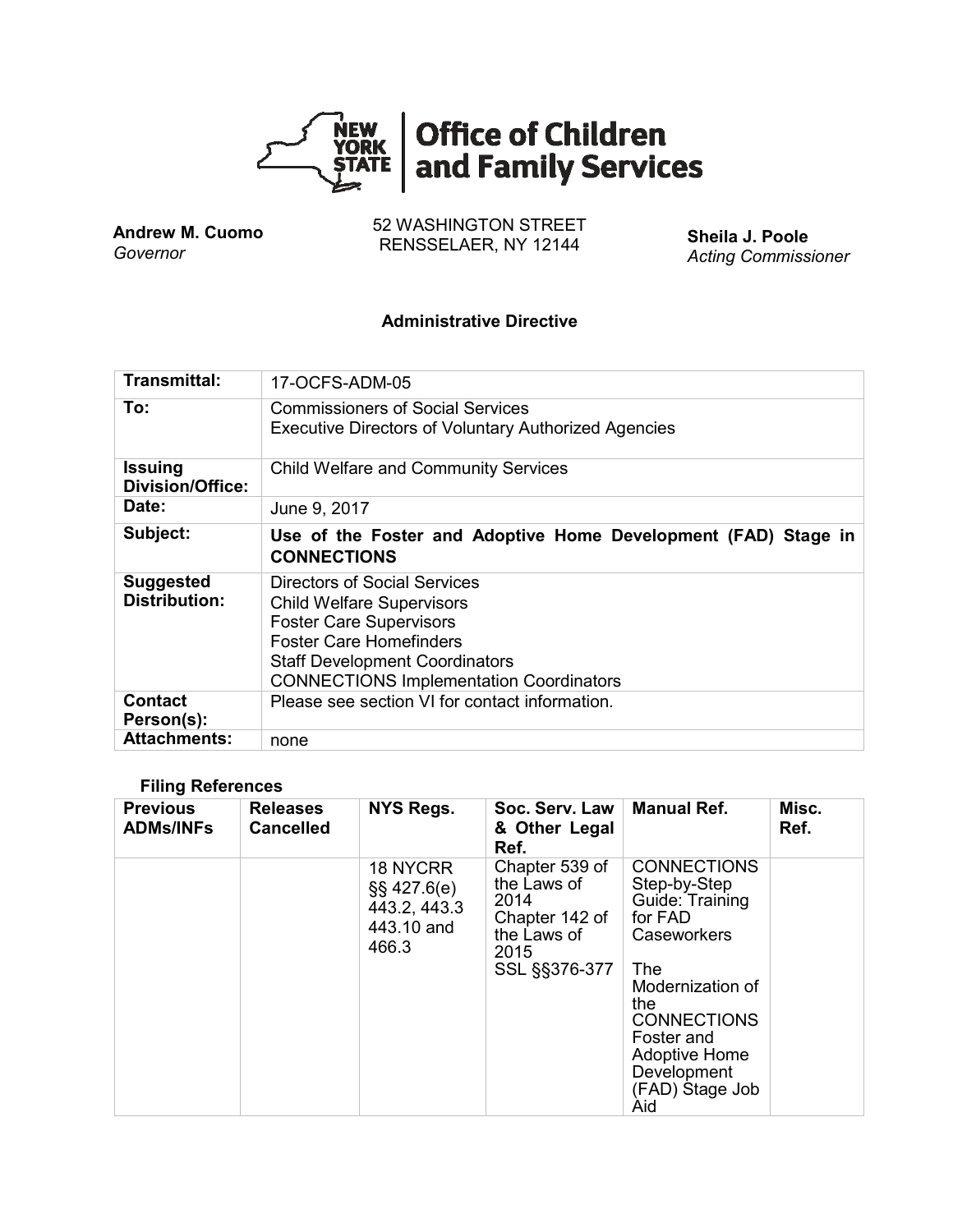#### **I. Purpose**

The purpose of this Administrative Directive (ADM) is to mandate local departments of social services (LDSSs) and voluntary authorized agencies (VAs) to record vital information regarding the initial certification or approval, and the annual renewal or reauthorization of foster homes in specific sections of the Foster and Adoptive Home Development (FAD) stage in CONNECTIONS.<sup>1</sup> This information must also be maintained in the external foster home case record. This release also reflects the requirement<sup>2</sup> that LDSSs and VAs review at the time of the initial application for certification or approval information available in CONNECTIONS to determine whether prospective foster parents have previously held a certificate or letter of approval as a foster parent and whether such certificate or letter of approval was revoked, not renewed, or a foster child was removed from the foster home for health or safety reasons.

### **II. Background**

It is essential that LDSSs and VAs maintain information regarding foster and adoptive homes in the Foster and Adoptive Home Development (FAD) stage in CONNECTIONS. CONNECTIONS was designed to create a single, statewide, integrated system for the collection and recording of child protective services, preventive services, foster care and adoption service information. New York State regulation<sup>3</sup> authorizes the Office of Children and Family Services (OCFS) to mandate the specific information LDSSs and VAs must enter into CONNECTIONS to satisfy the data requirements for particular services.

One of the reasons that a complete and accurate record of foster homes must be maintained in the FAD stage in CONNECTIONS is that a historical review of prospective foster parents is necessary before initial certification or approval, and subsequent renewals. The statutory and regulatory changes recently enacted require that LDSSs and VAs review information available in FAD when screening prospective foster parents. This review provides information on two issues that must be considered in the historical review:

- whether the prospective foster parent ever held a certificate or approval as a foster parent, and if so, whether that certificate or approval had been revoked or not renewed, and
- whether a foster child had been removed from the prospective foster parent's home for health or safety reasons.

The information about previous certification or approval must be considered when determining whether a new certificate or approval should be issued to the prospective foster parent

FAD was created to provide a comprehensive history of foster and adoptive homes in the state. It is to be used to:

- record prospective foster and adoptive homes;
- certify or approve foster and adoptive home; and

 $1$  Note: The renewal process is referred to as "reauthorization" in CONNECTIONS and the terms "renewal" and "reauthorization" are used interchangeably in this release.

 $2$  Chapter 142 of the Laws of 2015, amending Sections 376 and 377 of the Social Services Law (SSL).

 $3$  18 NYCRR 466.3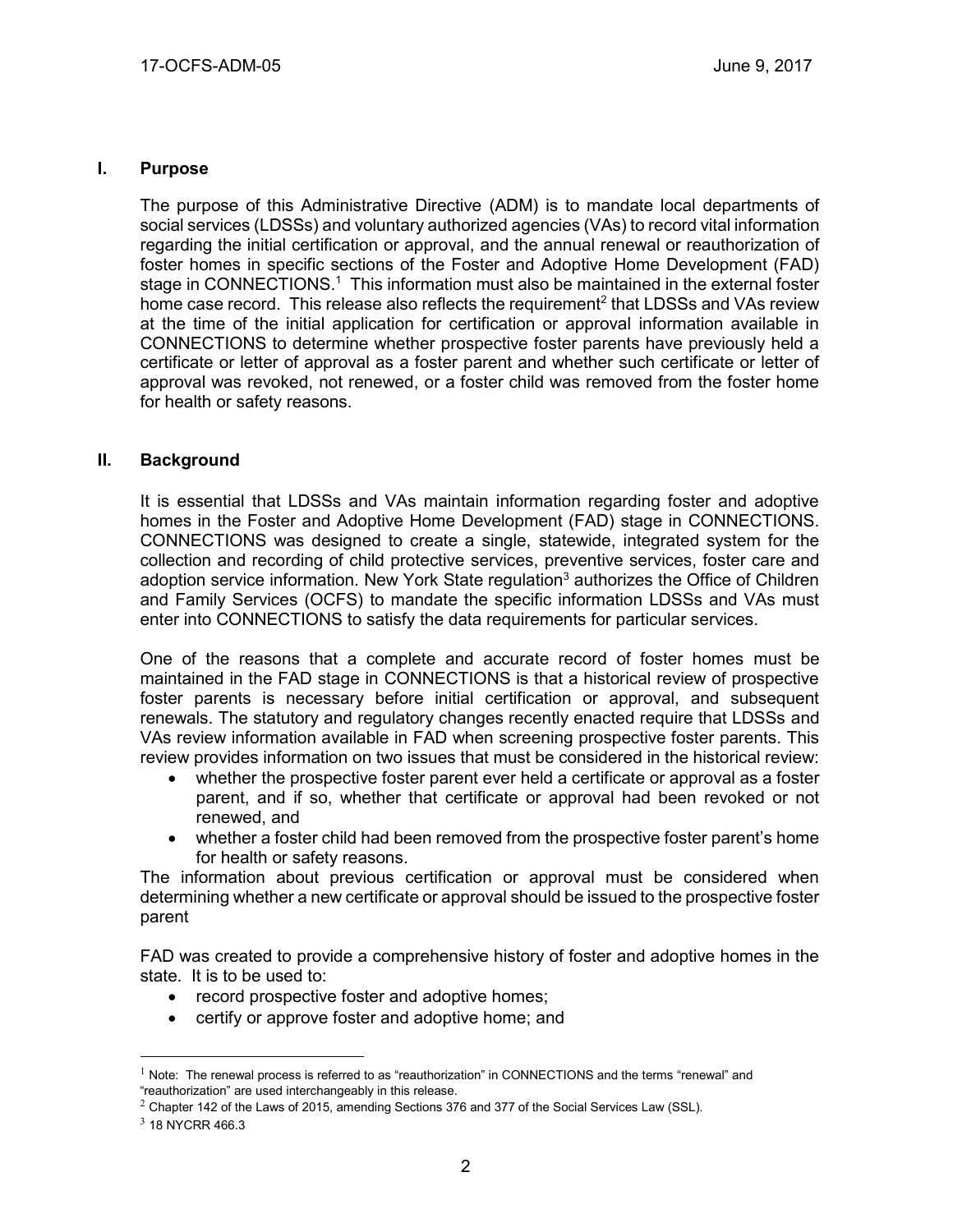provide ongoing quality assurance of foster and adoptive homes

FAD assists in the certification and approval process by maintaining a database of all foster homes. This record includes:

- Maintaining a database of all individuals residing in the foster home including:
	- foster parent(s);
	- foster parent's biological/adopted child(ren) residing in the home; and
	- individuals, including foster children, 18 years of age or older, residing in the home.
- Providing a record of the foster home certification or approval, and the renewal/reauthorization process, as well as the history of the foster home;
- Providing documentation of services rendered to foster homes, such as foster parent training;
- Supporting state and local regulations, policies, and procedures.

*[The CONNECTIONS Step-by-Step Guide:](http://ocfs.ny.gov/connect/jobaides/FAD%20Step-by-Step%20Guide%20rev%2004-12-2006.pdf?_sm_au_=iVVPTnjSN4MWH5VN) Training for FAD Caseworkers* is *available as a reference.* This guide, subtitled *The Complete Guide to Support Foster and Adoptive Home Development*, provides various techniques to assist LDSS and VA workers in using CONNECTIONS and FAD effectively and efficiently.

### **III. Program Implications**

When an application is received from prospective foster parents, it is required that LDSSs and VAs operating a foster family boarding home program ascertain<sup>4</sup> whether the applicants have previously applied for certification or approval as foster parents. This information may be received directly from the applicants, or from a Foster/Adoptive Home Search in CONNECTIONS. The LDSS and VA must verify information provided by the applicant by

- contacting the previous agency to inquire as to why the home had been closed, and
- conducting the Foster/Adoptive Home Search in CONNECTIONS to review any existing closure report.

If the prospective foster parents have previously provided care, then the LDSS and VA must review all available information in CONNECTIONS regarding the prior certificate or approval. If as a result of that review it is determined that a previous certificate or letter of approval was revoked or not renewed, or that a foster child had been removed from the applicant's home for health or safety reasons, such information must be considered in determining whether a certificate or letter of approval should be issued to such applicant. These inquiries must be completed and evaluated before the authorized agency may issue a certificate or letter of approval to the applicant.

It is imperative that all information pertaining to foster home certification or approval be recorded accurately and in a timely manner in the FAD stage. This provides an electronic, historical record of information for persons involved with the foster home.

<sup>4</sup> 18 NYCRR 443.2(b)(12)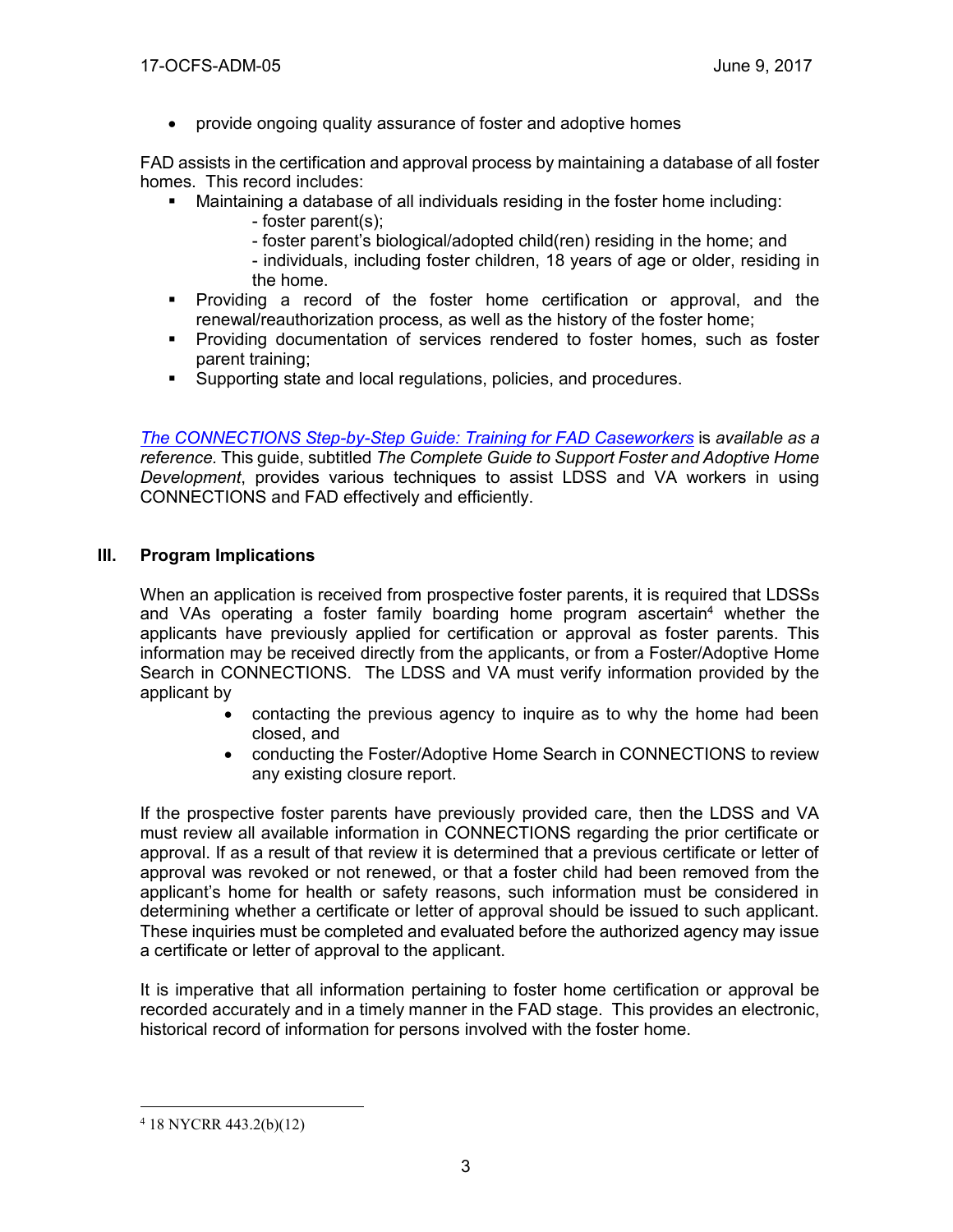While reviewing historical information and documenting current information regarding the foster home in the FAD stage is mandated, documents cannot be stored in CONNECTIONS. Therefore, there is a continued need to maintain external foster home case records on the home. In this external foster home case record, workers must retain paper copies of all required documents for certification or approval such as: New York State Division of Criminal Justice Services (DCJS) and Federal Bureau of Investigation (FBI) criminal history (fingerprint) record checks, Statewide Central Register of Child Abuse and Maltreatment (SCR) database checks including, where applicable, out-of-state SCR checks, Justice Center Staff Exclusion List (SEL) statewide register checks, medical exams, copies of foster home certificates or approval letters, etc.

The certification or approval process of a foster home in New York State consists of the following steps:

- 1. Inquiry
- 2. Orientation
- 3. Application
- 4. Training
- 5. Home study
- 6. Determination of whether to certify or approve a foster home
- 7. Submitting a foster home certification or approval for supervisory approval
- 8. Renewal or reauthorization of a foster home

FAD supports LDSS and VA workers by providing a mechanism for documenting each step of this process.

### **1. Inquiry**

Individuals inquire about becoming certified or approved foster parents in a variety of ways. They may contact an LDSS or VA by phone, mail, through a website, or during a foster parent recruitment event.

Upon receiving an inquiry from an individual who is interested in becoming a foster parent, the LDSS or VA must:

- respond in writing to the inquiring person within 10 days of the initial contact; and
- offer an individual appointment to the person(s) or invite them to a group orientation session on becoming a certified or approved foster parent.<sup>5</sup>

## **2. Orientation**

At the appointment or orientation meeting, the LDSS or VA must provide the individual who is interested in becoming a foster parent with an application for a home study and medical report forms. They must also inform the prospective applicants of the certification/approval process requirements. 6

When information is received from a prospective applicant during the inquiry and orientation processes, two steps must be taken:

<sup>5</sup> 18 NYCRR § 443.2 (b)

 $6$  18 NYCRR  $\hat{8}$  443.2 (b)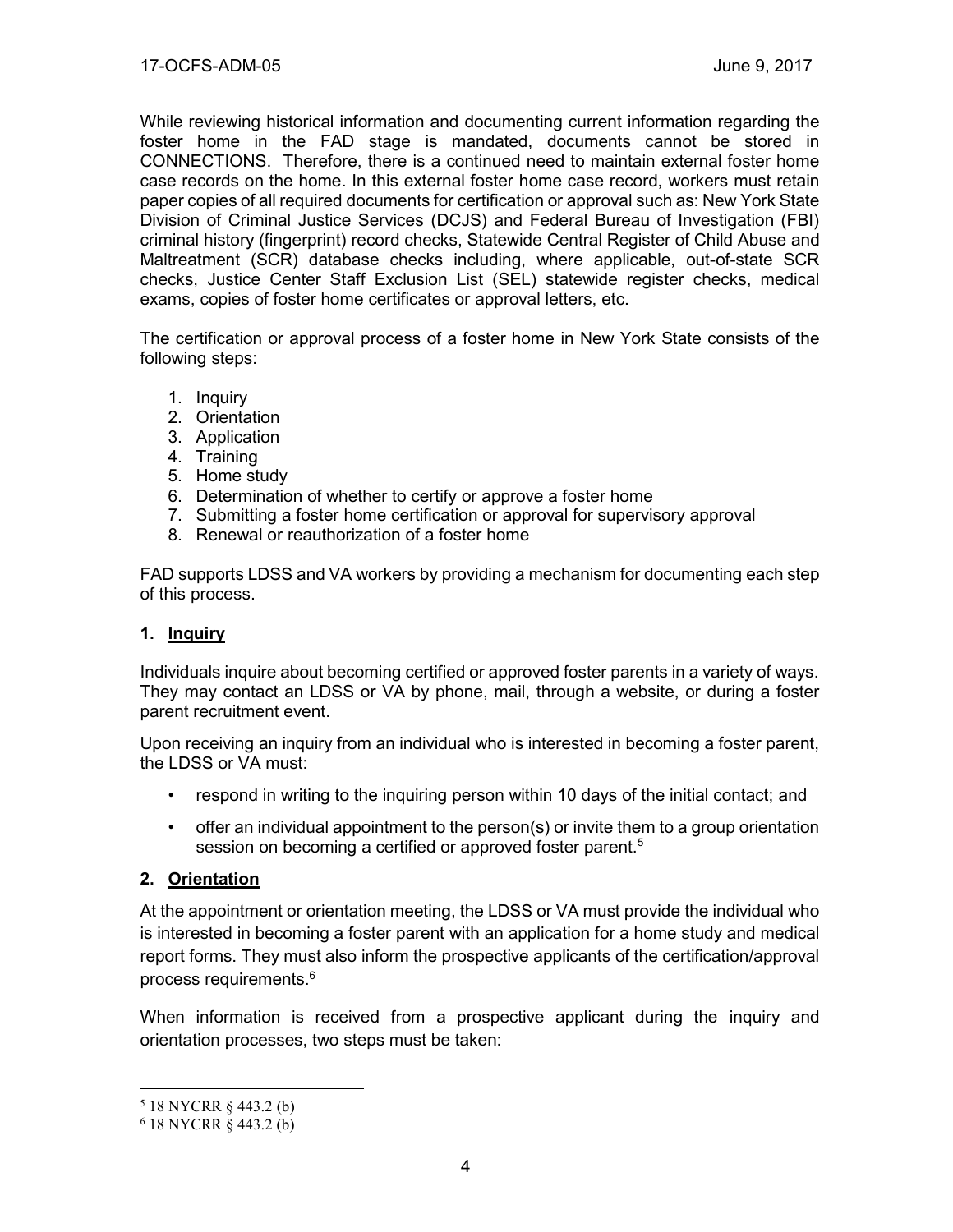- 1. A Foster/Adoptive Home Search must be conducted in FAD to locate any existing records. This must be done to avoid creating a duplicate record of a home in the system.
- 2. If no existing records are found, a new foster home record must be created in FAD. All of the information regarding the prospective applicant(s) must be recorded in this record regardless of whether or not the home becomes fully certified/approved.

# **3. Application**

There currently is no standard application form for prospective foster parents. However, each application form used by an LDSS or a VA must elicit information about the applicants which includes, but is not limited to, the following factors:<sup>7</sup>

- $\bullet$  Age
- Health
- Physical functioning
- Income
- Marital status
- $\bullet$  Employment of the applicant(s)
- Information regarding the physical facilities of the prospective foster home
- The names of those persons who will be sharing living accommodations with the child in foster care, including the names of persons 18 years of age or older living in the home
- The existence of any other application for certification or approval, the decision regarding that application, and reasons for its disapproval, if applicable.

In order to create or update the foster home record in CONNECTIONS, LDSSs and VAs must record the information received from these applications in FAD.

# **4. Training**

LDSSs and VAs are mandated to provide training to each certified or approved foster parent. This training program must be approved by OCFS and is designed to prepare the foster parent to meet the needs of the children in their care. $8$  This training must include OCFS-approved training in the application of the reasonable and prudent parenting standard. In addition to the training provided at initial certification or approval, foster parents may be required to attend annual trainings covering a variety of topics.

Foster parents who receive a "special" foster care rate for providing "special" foster care services must participate in agency training for foster parents of not less than four hours per year. Foster parents who receive an "exceptional" foster care rate for providing "exceptional" foster care services must participate in at least five hours per year.<sup>9</sup> These training requirements do not limit any additional training hours required by the LDSS or VA.

<sup>7</sup> 18 NYCRR § 443.2(b)(12)

 $818$  NYCRR  $§$  443.2(e)(1)

 $918$  NYCRR  $\hat{8}$  427.6(e)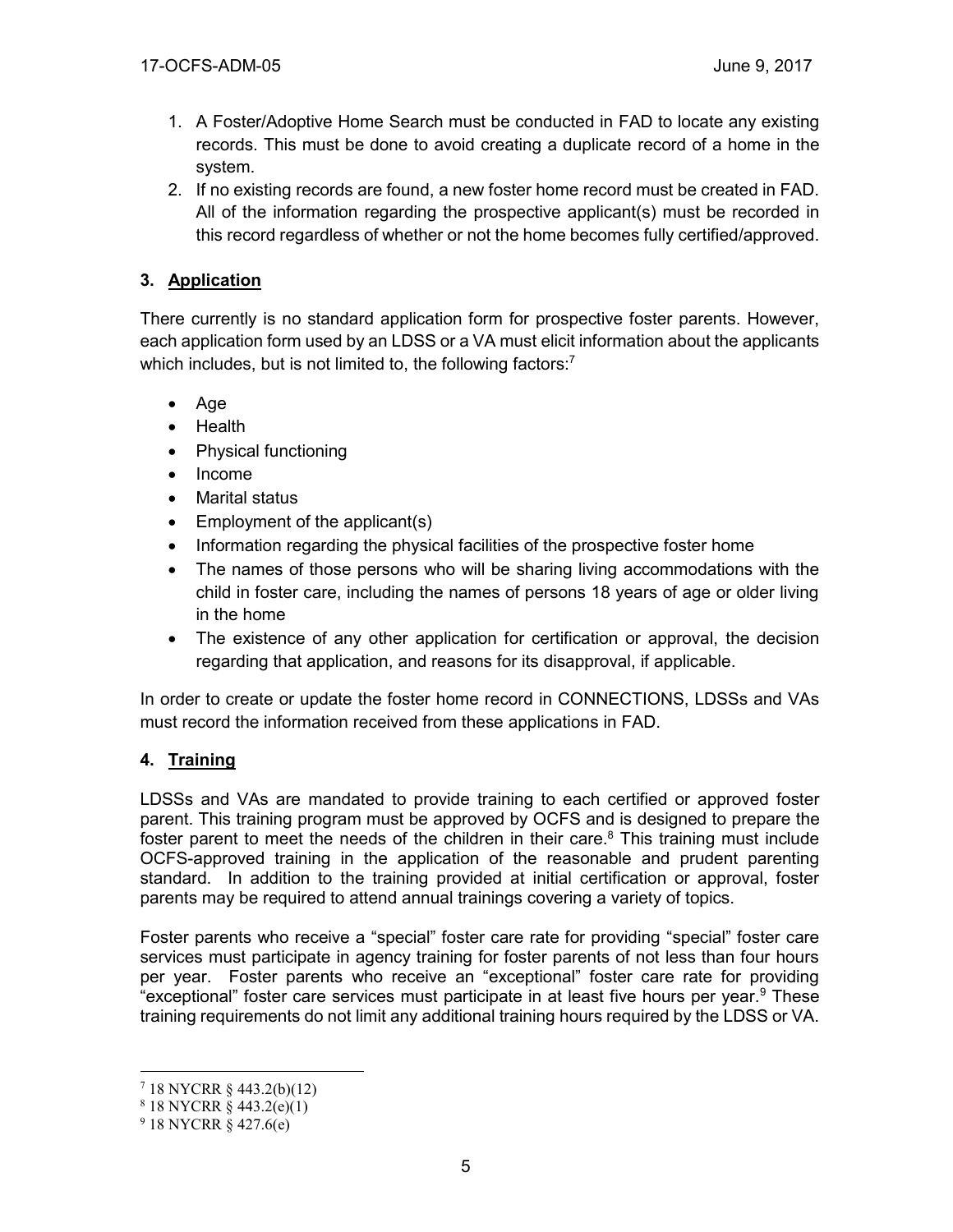FAD provides a mechanism for LDSSs and VAs to maintain a cumulative log of all training completed by each foster parent.

## **5. Home Study Narrative**

A home study is required for foster home certification or approval and must be completed in compliance with the criteria set forth in 18 NYCRR Part 443. LDSSs and VAs must complete a home study within four months after acceptance of an application unless delays occur as a result of circumstances either beyond the control of the agency or made by mutual consent of the applicant and the agency representative.

OCFS regulations require that the home study and evaluation of the members of the foster family household or the relative's family household determine compliance with all of the following criteria for certification or approval.<sup>10</sup>

- Age
- Health
- Employment
- Marital status
- Character, including the names of three persons who may be contacted for references
- Ability and motivation to provide care.

CONNECTIONS maintains a historical listing of all narratives for the home.

At this time, there is no standard home study narrative utilized throughout New York State for prospective foster parent(s). However, three templates for home study narratives are provided within FAD: **Standard Home Study, MAPP/GPS Home Study**, and **Other**. The **Other** option is a blank template that can accommodate a home study that doesn't fit in the other two templates.

## **6. Determination of whether to certify or approve a foster home**

Throughout the course of the certification or approval process, LDSS and VA workers must have regular conferences with their supervisors to address the suitability of the prospective foster home. At the completion of this process, the LDSS or VA worker must make a recommendation to their supervisor as to whether the foster home should be disapproved, or whether the home should be certified or approved, including any recommended limitations for the care of children in foster care. Once the supervisor receives the recommendation, the supervisor's decision must be consistent with the standards set forth in 18 NYCRR Part 443, and based on all of the information gathered on the prospective foster parents and household members gleaned from the application, personal interviews, family assessment, home site inspection (specific health and safety standards and physical plant requirements<sup>11</sup>), and external record checks (SCR, SEL, criminal history). All information gathered throughout the entire home study process must be documented in FAD.

 $10$  18 NYCRR § 443.2 (c)(1)

<sup>11</sup> 18 NYCRR § 443.3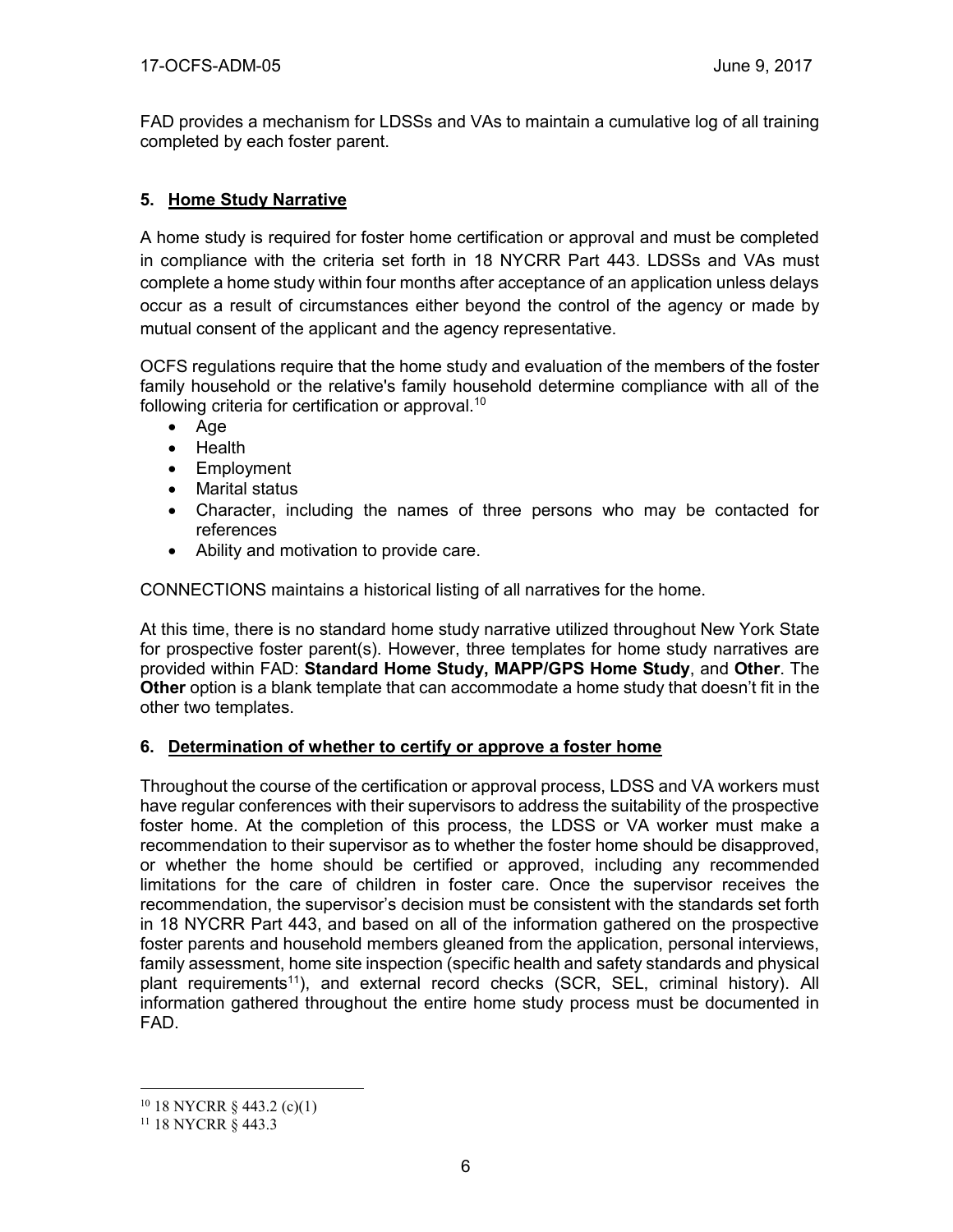### **7. Submitting a foster home recommendation for supervisory approval**

The LDSS or VA worker must submit all certification and approval documentation to their supervisor. This includes both the information maintained in the external foster home case record and that which is recorded on existing and modernized CONNECTIONS windows. These modifiable windows will be accessed from the navigation pane under the *My*  Workload tab.<sup>12</sup> Upon review, the supervisor may approve or reject the recommendation for certification or approval of the home consistent with the standards set forth in OCFS regulations, 18 NYCRR Part 443.

Prior to approving or rejecting a foster home, the supervisor must have had regular supervisory conferences with the LDSS or VA worker regarding the suitability of the prospective foster home, and have reviewed all documentation submitted by the LDSS or VA worker. These conferences can be documented in CONNECTIONS in the Contacts area of the FAD dialog. The supervisory conferences and the documentation review are necessary to determine the home's compliance with the requirements of 18 NYCRR Part 443.

#### **8. Annual renewal/reauthorization of a foster home**

Foster homes must undergo an annual renewal/reauthorization process to renew the certification or approval of the foster home for one year. The process for renewal/reauthorization process is referred to as an Annual Reauthorization in CONNECTIONS.

Annual renewal/reauthorization must include<sup>13</sup>:

- a written evaluation of the home and family to update the Home Study, using the criteria described above for certification or approval, and addressing any structural or family composition changes since the time of initial certification or approval,
- a written evaluation of the care provided to children in the home, and of the working relationship of the foster parents with the LDSS or VA,
- a written statement from a physician about the foster parent(s) health, if it has been two years since the date of the last medical exam,
- an oral review of the evaluation with the foster parent(s),
- the completion of FBI and DCJS criminal history (fingerprint) record checks of the foster parent(s) and each household member 18 years of age or older who is currently residing in the foster home, where such foster parent(s) or other household member had not previously had a criminal history (fingerprint) record check completed, and
- review of the responses to the Youth Voice Questions from youth 14 years of age or older in foster care in the home.<sup>14</sup>

After all of the required information is collected, the LDSS or VA worker must record the following information in FAD:

- 1. Review/update all Person and Home information.
- 2. Complete the annual reauthorization narrative, using either the **Standard Annual Reauthorization** template, or the **Other** template.

<sup>&</sup>lt;sup>12</sup> [The Modernization of the CONNECTIONS Foster and Adoptive Home Development \(FAD\) Stage](http://ocfs.ny.gov/connect/imp/FRS/Modernization%20of%20the%20Foster%20and%20Adoptive%20Home%20Development%20(FAD)%20Stage%20Jo...%20(002).pdf)

<sup>13</sup> 18 NYCRR 443.10

<sup>14</sup> 10-OCFS-ADM-09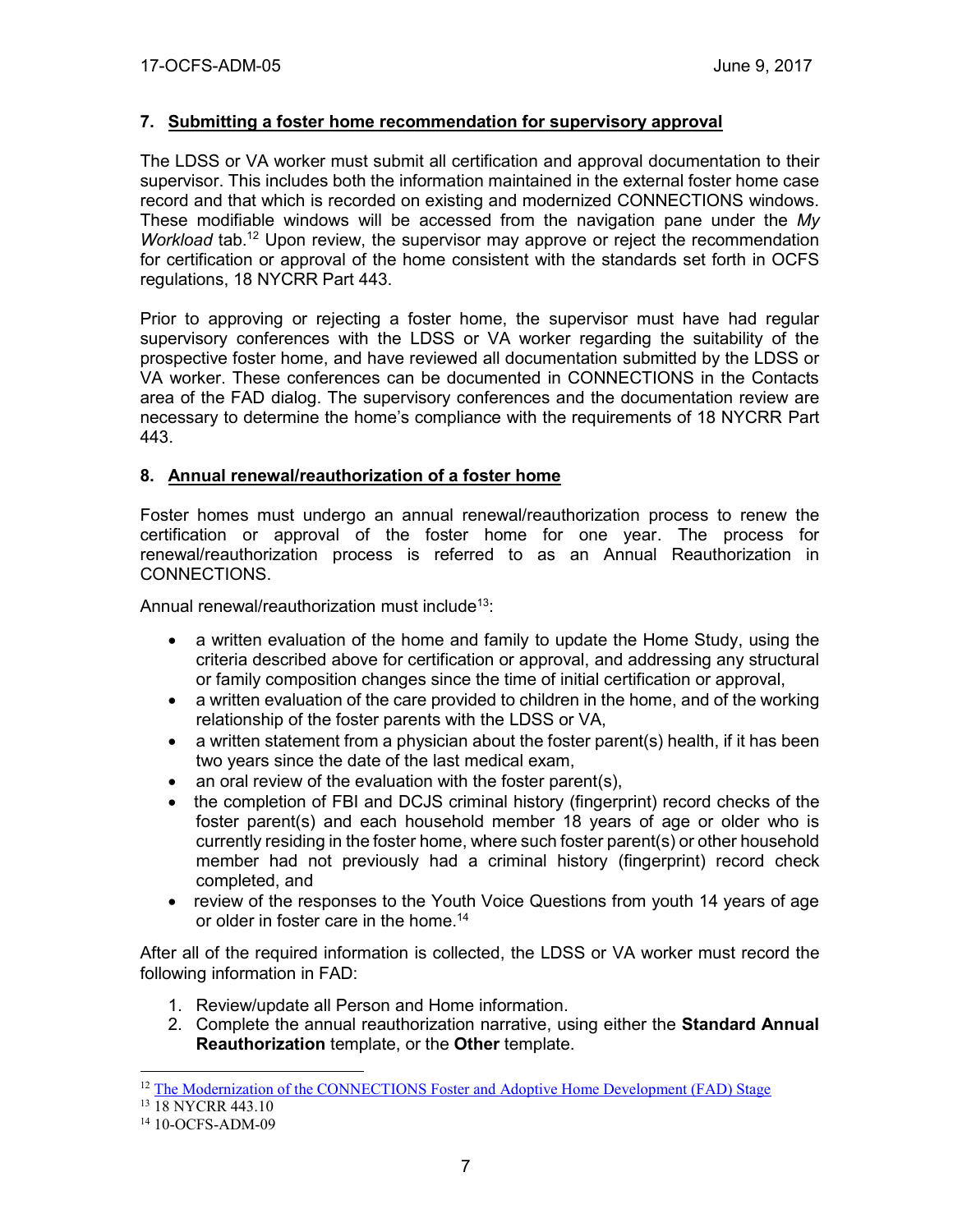- The **Standard Annual Reauthorization** document is a template that allows workers to record specific information needed for the annual reauthorization of a foster home.
- The **Other** allows a worker to copy and paste an outside document.
- 3. Submit the appropriate information for supervisory approval. When the Annual Reauthorization Narrative is completed, the worker can automatically submit to their supervisor by selecting *save* and *submit*.
	- To make a determination regarding renewal/reauthorization of the home, the supervisor must:
		- o have had regular supervisory conferences with the LDSS or VA worker regarding the suitability of the prospective foster home; and
		- o have reviewed all the necessary documentation submitted by the LDSS or VA worker to determine whether reauthorizing the foster home would be in compliance with the requirements of 18 NYCRR Part 443.

### **IV. Required Action**

LDSSs and VAs must complete various steps when opening a new foster home in order to determine whether the prospective foster parent(s) have previously held a certificate or letter of approval as foster parents. The application may provide this information, but a search must be done in FAD to confirm the information.

- a) If the foster home search yields results, the LDSS or VA worker must determine the status of the home.
	- If the home exists in **Inquiry***,* **Applicant**, or **Accepted Active** status, and exists in another LDSS or with another VA, the LDSS or VA worker must contact such authorizing agency and the applicant(s) to determine if the home should be transferred.
	- If the home exists in a *Closed* status
		- $\circ$  the LDSS or VA worker must open the FAD home in inquiry status to review the information in FAD;
		- $\circ$  the home closure report must be reviewed, if available, to determine the reason for the home's closure before proceeding with the inquiry; and
		- $\circ$  if there is no home closure report, the worker must:
			- a. contact the previous agency to discuss the reason(s) the home was closed; and
			- b. have a conversation with the prospective foster parent to address the reasons for the home's prior closure.
- b) If there is no historical record found on the search, a new record must be created in the FAD stage in CONNECTIONS using all the information obtained as outlined below.

## **1. Inquiry**

All of the information regarding prospective foster parent applicants that was acquired during the inquiry process must be recorded in FAD, as early as possible, regardless of whether or not the home becomes fully certified or approved.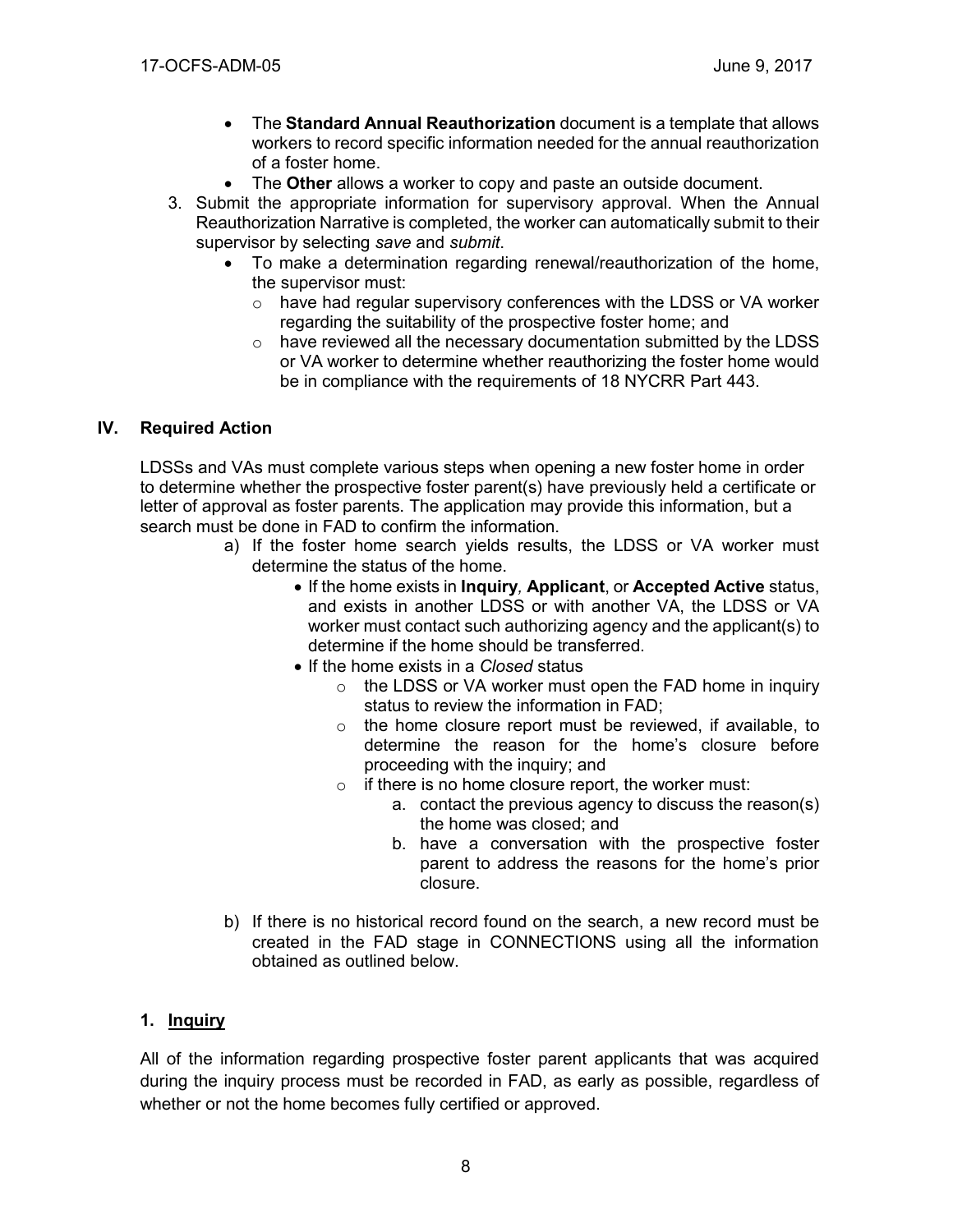## **2. Orientation**

All of the information regarding prospective foster parent applicants that was acquired during the orientation process must be recorded in FAD, as early as possible, regardless of whether or not the home becomes fully certified or approved.

## **3. Application**

The LDSS and VA worker must record in FAD the information received from prospective foster parent's applications in order to continue the foster home certification or approval process.

## **4. Training**

The LDSS and VA worker must utilize FAD to maintain a cumulative log of all training completed by each foster parent. Training that is required for certification or approval of the foster home must be completed and recorded prior to submitting the application for supervisory review and approval. Information regarding the type of courses and training hours completed must be recorded on the Foster/Adoptive Home Member Training List/Detail window.

## **5. Home Study Narrative**

Home studies must be completed prior to initial approval or certification, and updated prior to renewal/re-authorization. All home study narratives need to be completed using the **Standard Home Study or MAPP/GPS Home Study** templates located in FAD. The **Other** option can be utilized only if a waiver is received from OCFS.

All home study narratives must be recorded in FAD.

## **6. Review of Youth Voice Questionnaires**

A review of the responses to the Youth Voice questions from the youth 14 years of age or older placed in the foster home must be done.<sup>15</sup>

## **7. Determination of whether to certify or approve a foster home**

All information collected during the home study must be considered by the LDSS or VA worker when recommending to their supervisor a decision on whether to approve or certify the foster home. All of this information must be documented in FAD. This must include at the time of initial application an evaluation of the history of revocation or nonrenewal of foster home certification(s) or approval(s), and the removal of foster children from such home for health and safety reasons.

 $\overline{a}$ <sup>15</sup> 10-OCFS-ADM-09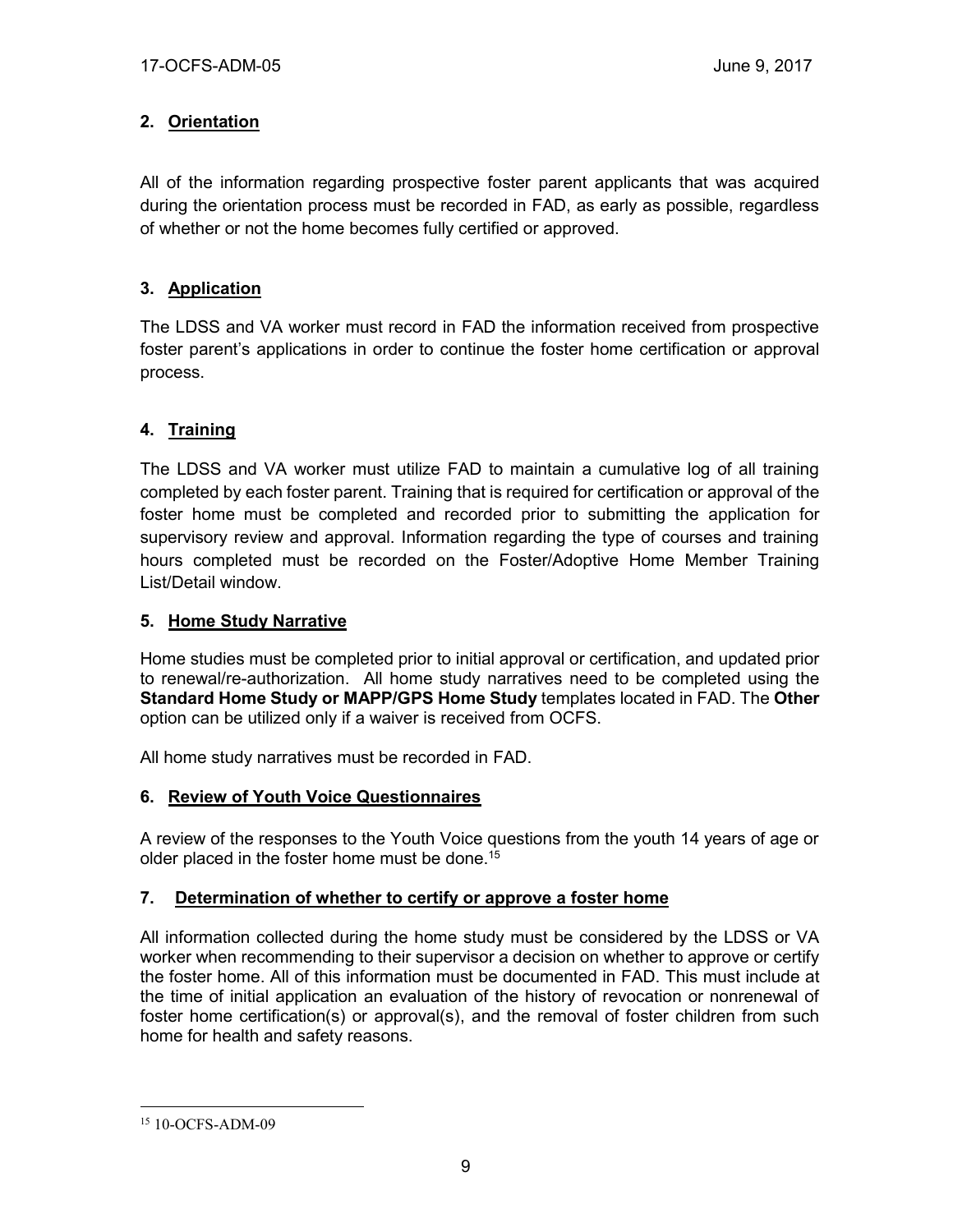### **8. Submitting a foster home application for supervisory approval**

The LDSS or VA worker must submit all certification or approval documentation to their supervisor. This includes information maintained in the external foster home case record and the information entered in the FAD. Upon review, the supervisor will either approve or reject the certification or approval of the home.

The supervisor of the LDSS or VA worker, must have done the following prior to signing off on the FAD home:

- 1. Had regular supervisory conferences with the LDSS or VA worker regarding the suitability of the prospective foster home;
- 2. Reviewed all documentation submitted by the LDSS or VA worker to determine whether certifying or approving the prospective foster home would be in compliance with the requirements of 18 NYCRR Part 443.

#### **9. Renewal/Reauthorization of a Foster Home**

The LDSS or VA worker must complete the following steps to complete the annual reauthorization process in FAD:

- 1. Select the Annual Reauthorization link on the navigation pane.
- 2. Review and update all person and home information.
- 3. Complete the annual reauthorization narratives utilizing the **standard annual reauthorization template.** The **other** template may only be used with a waiver from OCFS. The annual reauthorization narrative must be recorded in FAD.
- 4. Review any information provided by a foster child 14 years of age or older in response to the Youth Voice Questions.

5. Submit all the available information for supervisory approval. The supervisor must:

- have had regular supervisory conferences with the LDSS or VA worker regarding the suitability of the prospective foster home; and
- have reviewed all documentation submitted by the LDSS or VA worker to determine whether certifying or approving the prospective foster home would be in compliance with the requirements of 18 NYCRR Part 443.
- 5. Complete a written evaluation of the home and family to update the Home Study, using the criteria described above for certification or approval, and addressing any structural or family composition changes since the time of initial certification or approval,
- 6. Complete a written evaluation of the care provided to children in the home, and of the working relationship of the foster parents with the LDSS or VA,
- 7. Obtain a written statement from a physician about the foster parent(s) health, if it has been two years since the date of the last medical exam,
- 8. Conduct an oral review of the evaluation with the foster parent(s),
- 9. Ensure the completion of FBI and DCJS criminal history (fingerprint) record checks of the foster parent(s) and each household member 18 years of age or older who is currently residing in the foster home, where such foster parent(s) or other household member had not previously had a criminal history (fingerprint) record check completed, and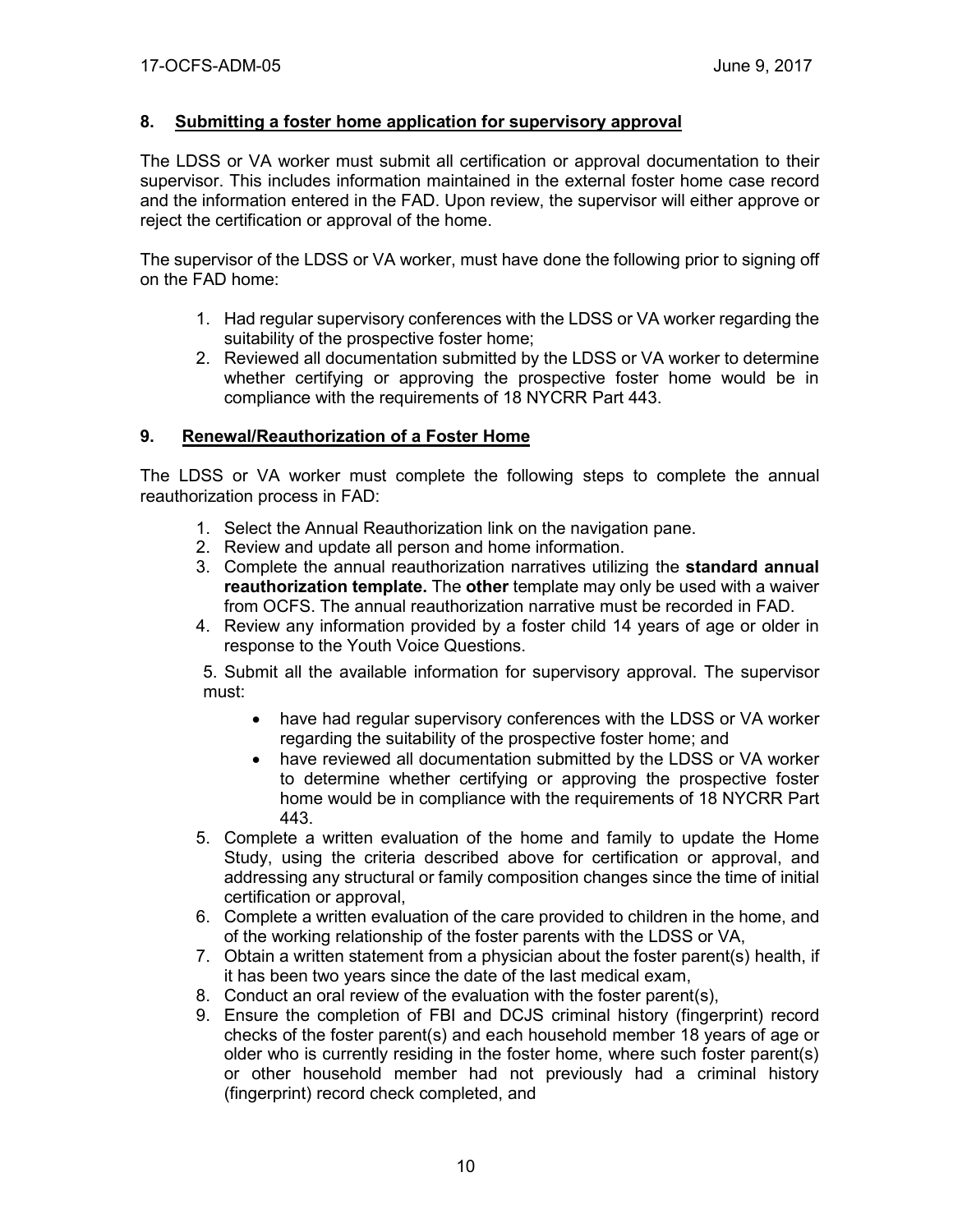10. Review the responses to the Youth Voice Questions from youth 14 years of age or older in foster care in the home.<sup>16</sup>

### **V. System Implications**

The FAD stage in CONNECTIONS was recently updated. This included requirements to document specific information in FAD regarding Justice Center Staff Exclusion List (SEL) checks, the Statewide Central Register for Child Abuse and Maltreatment (SCR) database checks, and criminal history (fingerprint) background checks. See *[The Modernization of the](http://ocfs.state.nyenet/connect/imp/FRS/Modernization%20of%20the%20Foster%20and%20Adoptive%20Home%20Development%20(FAD)%20Stage%20Jo...%20(002).pdf)  [CONNECTIONS Foster and Adoptive Home Development \(FAD\) Stage Job Aid](http://ocfs.state.nyenet/connect/imp/FRS/Modernization%20of%20the%20Foster%20and%20Adoptive%20Home%20Development%20(FAD)%20Stage%20Jo...%20(002).pdf)* for specific, step-by-step instructions on how to navigate the changes.

Listed below is a brief overview of the changes that affect the foster home certification or approval, and the reauthorization process.

### **FAD Checklist**

 $\circ$  A date has been added to indicate when the prospective foster parent contacted the agency. This will assist the Home Finder in tracking the length of time it takes a prospective foster parent to complete the application process.

### **Training**

 $\circ$  A cumulative log of all trainings completed by each foster parent can be maintained in FAD. This includes the dates which allow the worker to track the length of time for all required trainings to be completed by an individual foster parent/prospective foster parent.

## **Staff Exclusion List Section**

- $\circ$  CONNECTIONS requires the SEL checks to be sent, received, and results recorded for all persons 18 years of age and older living in the household.
- $\circ$  An SEL assessment must be completed, and the date of the assessment recorded, for all persons with a result of 'Record Found'.

## **SCR Database Check Section**

 $\circ$  Workers are required to record the dates and results of the SCR Database check. They must record dates that the requests were sent and received, as well as the results of the database check. This must be done for the applicant, as well as all those individuals 18 years of age and older living in the household.

## **Fingerprint Information Section**

- o This section now includes **Results** and **Safety Assessment Date** fields. CONNECTIONS requires the fingerprint Information results for all persons 18 years of age and older living in the household.
- $\circ$  When anyone in the home has criminal history (fingerprint) results of Discretionary Disqualifier or Hold in Abeyance, a safety assessment must be completed for approval of the foster home to occur.

<sup>16</sup> 10-OCFS-ADM-09